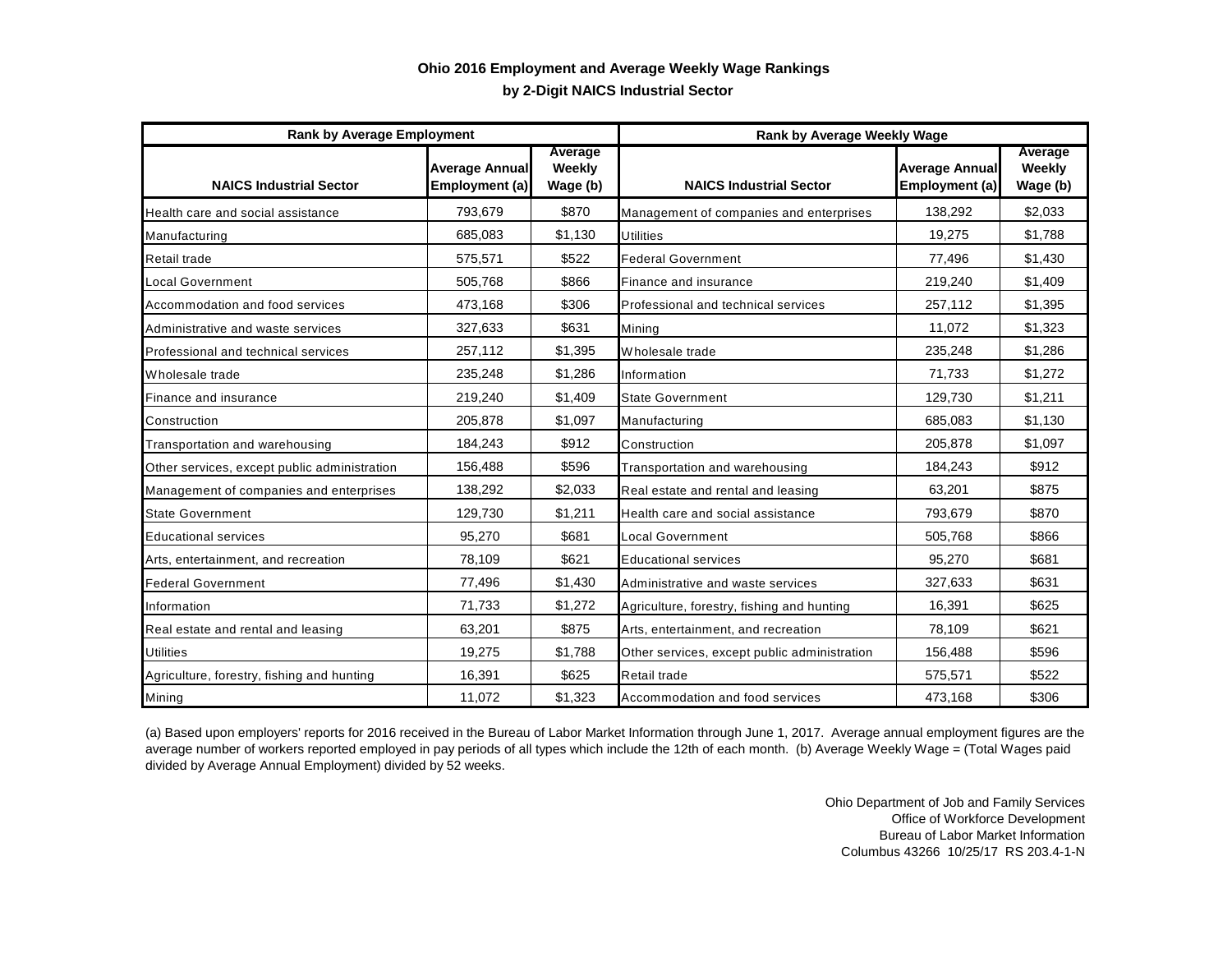## **Ohio 2016 Employment and Average Weekly Wage Rankings Top 45 Industries Ranked by Employment (3-Digit NAICS Codes)**

| <b>NAICS</b><br>Code | <b>Industry Title</b>                        | <b>Average Annual</b><br>Employment (a) | <b>Average Weekly</b><br>Wage (b) |
|----------------------|----------------------------------------------|-----------------------------------------|-----------------------------------|
| 722                  | Food services and drinking places            | 436,248                                 | \$298                             |
| 561                  | Administrative and support services          | 311,604                                 | \$609                             |
| 621                  | Ambulatory health care services              | 263,549                                 | \$1,088                           |
| 541                  | Professional and technical services          | 257,112                                 | \$1,395                           |
| 622                  | Hospitals                                    | 253,345                                 | \$1,053                           |
| 623                  | Nursing and residential care facilities      | 168,574                                 | \$520                             |
| 551                  | Management of companies and enterprises      | 138,292                                 | \$2,033                           |
| 238                  | Specialty trade contractors                  | 133,912                                 | \$1,022                           |
| 423                  | Merchant wholesalers, durable goods          | 128,063                                 | \$1,231                           |
| 336                  | Transportation equipment manufacturing       | 125,324                                 | \$1,288                           |
| 452                  | General merchandise stores                   | 118,368                                 | \$405                             |
| 624                  | Social assistance                            | 108,210                                 | \$451                             |
| 524                  | Insurance carriers and related activities    | 107,248                                 | \$1,386                           |
| 445                  | Food and beverage stores                     | 105,031                                 | \$405                             |
| 332                  | Fabricated metal product manufacturing       | 98,443                                  | \$1,026                           |
| 611                  | <b>Educational services</b>                  | 95,270                                  | \$681                             |
| 522                  | Credit intermediation and related activities | 92,664                                  | \$1,185                           |
| 441                  | Motor vehicle and parts dealers              | 78,358                                  | \$836                             |
| 333                  | Machinery manufacturing                      | 76,911                                  | \$1,176                           |
| 484                  | Truck transportation                         | 71,391                                  | \$929                             |
| 424                  | Merchant wholesalers, nondurable goods       | 67,703                                  | \$1,160                           |
| 311                  | Food manufacturing                           | 59,818                                  | \$961                             |
| 326                  | Plastics and rubber products manufacturing   | 56,745                                  | \$935                             |
| 713                  | Amusements, gambling, and recreation         | 56,211                                  | \$368                             |
| 812                  | Personal and laundry services                | 55,838                                  | \$465                             |
| 444                  | Building material and garden supply stores   | 50,079                                  | \$577                             |
| 813                  | Membership associations and organizations    | 48,529                                  | \$544                             |
| 811                  | Repair and maintenance                       | 46,936                                  | \$814                             |
| 493                  | Warehousing and storage                      | 46,355                                  | \$790                             |
| 236                  | Construction of buildings                    | 45,028                                  | \$1,120                           |
| 325                  | Chemical manufacturing                       | 44,257                                  | \$1,631                           |
| 531                  | Real estate                                  | 44,165                                  | \$899                             |
| 448                  | Clothing and clothing accessories stores     | 39,614                                  | \$375                             |
| 425                  | Electronic markets and agents and brokers    | 39,482                                  | \$1,679                           |
| 447                  | Gasoline stations                            | 37,003                                  | \$382                             |
| 446                  | Health and personal care stores              | 36,950                                  | \$654                             |
| 721                  | Accommodation                                | 36,920                                  | \$410                             |
| 331                  | Primary metal manufacturing                  | 36,811                                  | \$1,261                           |
| 453                  | Miscellaneous store retailers                | 29,974                                  | \$396                             |
| 454                  | Nonstore retailers                           | 28,761                                  | \$762                             |
| 335                  | Electrical equipment and appliance mfg.      | 27,405                                  | \$1,119                           |
| 327                  | Nonmetallic mineral product manufacturing    | 27,155                                  | \$1,080                           |
| 237                  | Heavy and civil engineering construction     | 26,939                                  | \$1,427                           |
| 517                  | Telecommunications                           | 24,343                                  | \$1,337                           |
| 492                  | Couriers and messengers                      | 23,323                                  | \$781                             |
|                      |                                              |                                         |                                   |

(a) Based upon employers' reports for 2016 received in the Bureau of Labor Market Information through June 1, 2017. Average annual employment figures are the average number of workers reported employed in pay periods of all types which include the 12th of each month. (b) Average Weekly Wage = (Total Wages paid divided by Average Annual Employment) divided by 52 weeks.

> Ohio Department of Job and Family Services Office of Workforce Development Bureau of Labor Market Information Columbus 43266 10/25/17 RS 203.4-2-N